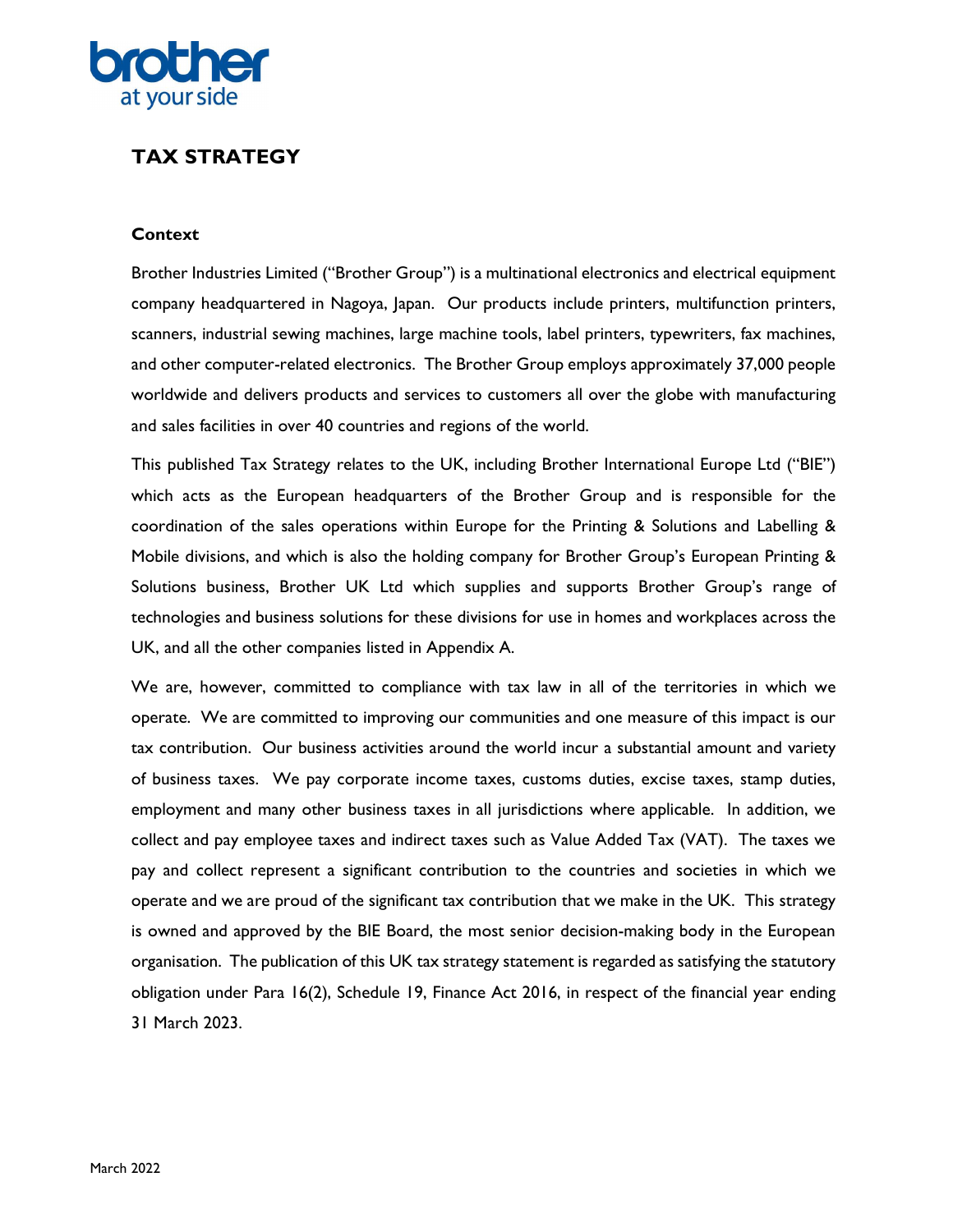

#### Responsible attitude towards tax planning

Our attitude to tax planning flows from our Global Charter and our Codes of Practice. Any tax planning undertaken will have commercial and economic substance and will have full regard to the potential impact on our reputation and broader strategic goals. Establishment of overseas subsidiaries is driven by genuine commercial activity and not through tax planning opportunities. We do not engage in artificial tax planning arrangements. However, we are entitled to certain tax reliefs that the UK Government uses to encourage specific activities such as research & development and capital expenditure. We will explore our entitlement to such incentives in a responsible manner and claim them where they are appropriate and in line with substantive business activities. We apply OECD principles, UK and other national legislation in relation to transfer pricing, ensuring that documentation standards are adhered to and intercompany transactions are made on a supportable arm's length basis.

#### Level of tax risk accepted

We seek to minimise tax risk wherever possible. However, given the scale of our business and the complexity of the UK and international tax system, risks will inevitably arise both in respect of the interpretation of tax law and the operational aspects of compliance. We proactively seek to identify, evaluate, manage and monitor these risks to ensure they remain in line with the Group's tax risk appetite. Where there is significant uncertainty or complexity in relation to a risk, external advice may be sought to obtain assurance.

# Approach to engaging with HMRC

We engage with HMRC with honesty, fairness and integrity and do so with a spirit of co-operative compliance. We are transparent in our tax affairs and seek to resolve HMRC queries in a timely manner.

# Approach to tax risk management and governance arrangements

We have an internal Tax Policy which is owned and approved by the BIE Board. This policy supports the effective implementation of our UK Tax Strategy. We have an established procedure for identifying, managing and evaluating significant risks including escalation mechanisms. Whilst tax is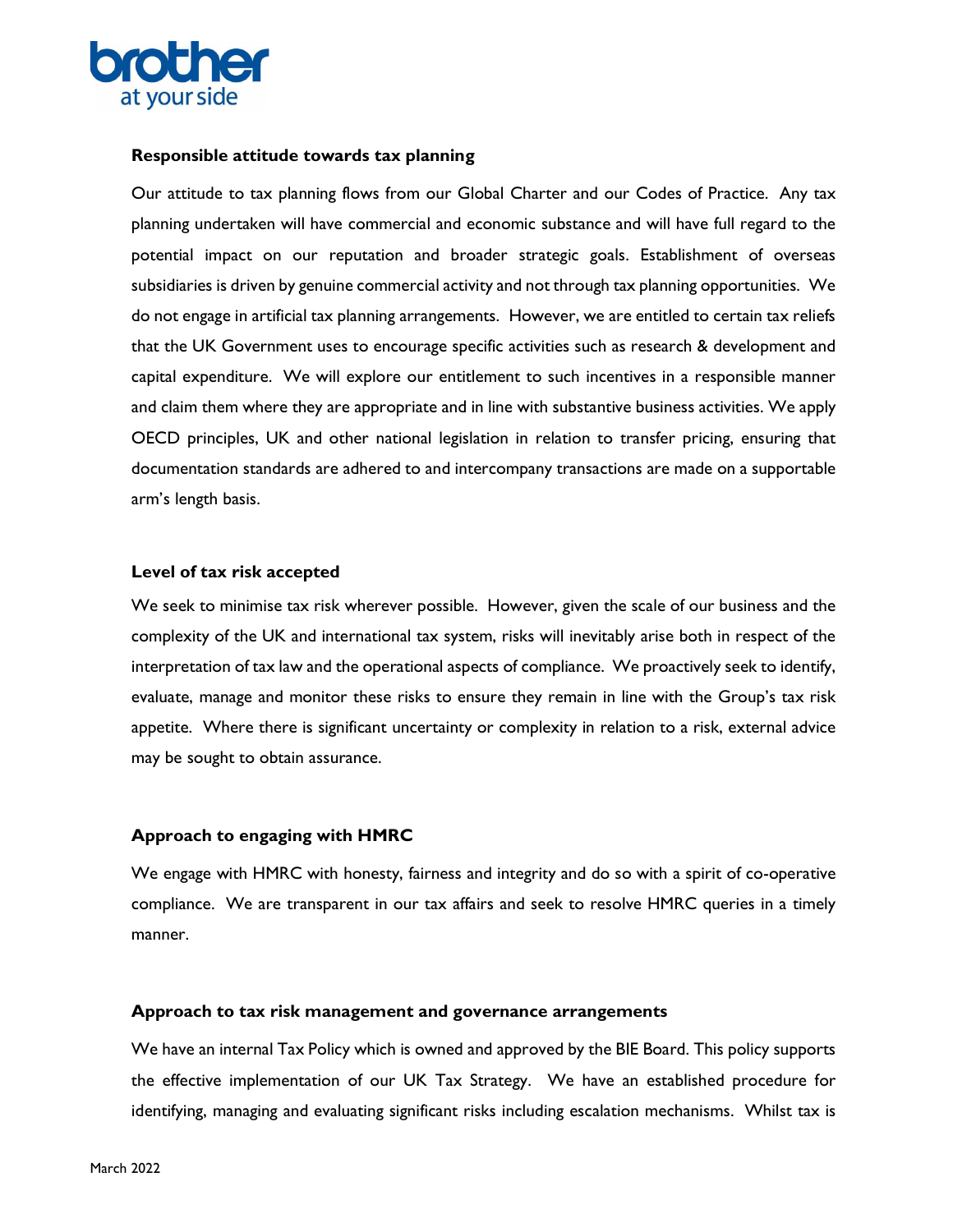

not considered a principle risk of the business, it is subject to the same robust structure of governance and risk management as the rest of our business.

We strive for responsible stewardship and application of this Tax Strategy will be overseen by the BIE Director of Finance & Administration and the BIE Board, who are responsible for ensuring that policies and procedures that support the Tax Strategy are in place, maintained and used consistently. All employees with responsibility for UK tax matters are expected to be familiar with and observe the standards contained within this statement.